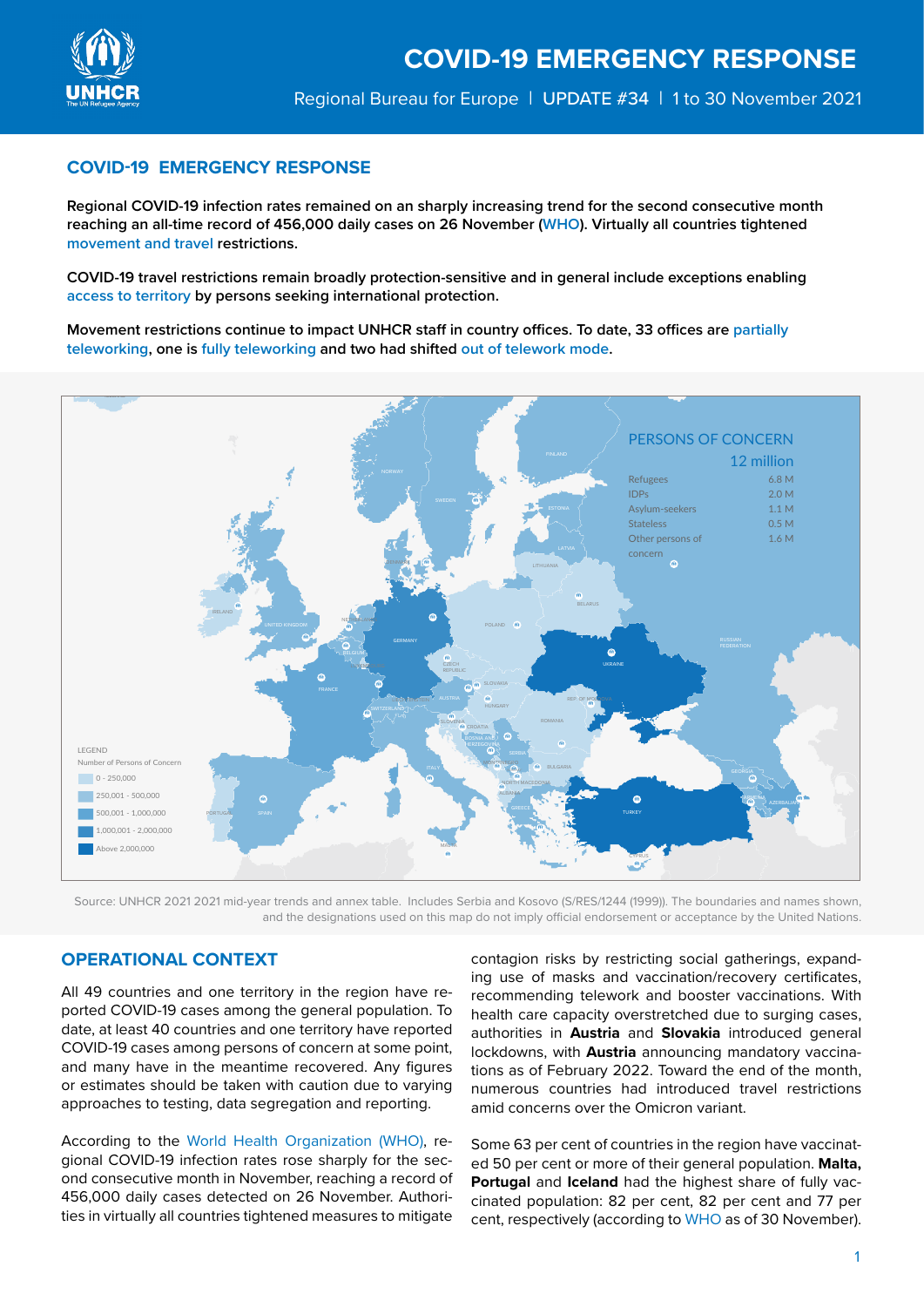

To date, at least 40 countries and one territory have reported COVID-19 cases among persons of concern at some point, and many have in the meantime recovered.

Quarantine measures upon arrival: Testing and quarantine measures are in place in all countries registering significant numbers of sea



arrivals.

Reception conditions: Lack of sufficient reception spaces, overcrowding and inadequate facilities in a number of locations in Europe continue to pose challenges for residents to follow physical distancing, hygiene and other preventive measures, compounding risks of contagion.

At the end of November, one UNHCR office remained in full telework mode, 33 were in partial telework mode, and two had shifted out of telework mode altogether. Visits to reception centres are strictly regulated, and outbreaks in collective accommodation or detention centres continue to temporarily limit the ability of UNHCR and partners to access persons of concern in some countries.

## **UNHCR AREAS OF INTERVENTION**

## **PROTECTION**

**Quarantine measures upon arrival:** Testing and quarantine measures are in place in all countries registering significant numbers of sea arrivals. Some 9,500 persons arrived in **Italy** by sea in November (7,000 in October), and some 5,700 persons were either quarantined or being transferred to quarantine facilities as of 28 November. With the exception of unaccompanied and separated children and some persons with specific needs, all arrivals in Lampedusa and Sicily usually observe quarantine on offshore ferries. An additional quarantine vessel was moored off the coast of Calabria. Despite a new 120-person tensile structure, onshore quarantine and reception facilities in Calabria and Apulia remained overcrowded. In November, the Lampedusa hotspot worked at times beyond its 450-person capacity.

Some 4,000 persons arrived in **Spain** in November (compared to 5,300 in October), mostly by sea. Of the November arrivals, some 3,500 persons reached the Canary Islands, including 12 who tested positive for COVID-19 and were isolated, as per protocol.

In **Greece**, UNHCR continued monitoring quarantine areas and shared with the Government observations on good practices and gaps, in particular regarding movement restrictions that are more stringent than measures applicable to the general population.

Access to territory and asylum: On 16 November, a legislative act was promulgated in Hungary extending until 31 December 2022 the measures enacted in May 2020 in response to the COVID-19 situation, severely restricting access to territory and asylum.

**Reception conditions:** Lack of sufficient reception spaces, overcrowding and inadequate facilities in a number of locations in Europe continue to pose challenges for residents to follow physical distancing, hygiene and other preventive measures, compound-

ing risks of contagion. Outbreaks in reception centres remain a concern, and typically result in restrictions of movement for some centre residents, with additional cases detected this month in centres in Austria, Bosnia and Herzegovina, Bulgaria, Croatia, Cyprus, Ireland, Latvia and Malta, among others. As a pre-emptive measure, Belgian authorities announced that some of the 700 new reception places to be opened due to the saturation of the reception network would be reserved for isolation in case of outbreaks. In the Belarus border area near Poland, some 1,800-2,000 refugees and migrants were accommodated in a warehouse at the end of November in substandard living conditions. There was no indication that COVID-19 preventive measures were in place and there is no information about vaccination status of the people there. Two persons had reportedly tested positive for COVID-19 at the end of the reporting period.

**Internally Displaced Persons:** Limits on freedom of movement for persons needing to cross the contact line in Ukraine were eased on 11 November, when de facto authorities in Luhansk NGCA (non-government-controlled area) announced the lifting of additional restrictions in place at the Stanytsia-Luhanska Entry-Exit Checkpoint (EECP) since 12 October. The restrictions, put in place in response to the worsening COVID-19 situation, required those who crossed to register in advance and present a humanitarian justification for crossing, which caused movement across the EECP to fall to one tenth of its previous level. Currently, only one other EECP is functioning on both sides (Novotroitske), which has been operating under similar COVID-19 restrictions since the spring.

## **HEALTH**

**Inclusion in vaccination plans:** Persons of concern are generally included in national vaccination plans on par with the general population. As a result, persons of concern have generally been receiving the vaccination along with priority groups by age, profession or accommodation in collective shelters.

Vaccinations progressed in reception centres in **Bulgaria, Croatia, Cyprus, Italy, Romania** and **Serbia**, as well as in **Bosnia** and **Herzegovina**, where interest in vaccination has increased among persons of concern as more vaccine types have become available. In **Greece**, authorities indicated that some 5,100 adults out of the 16,800 residents (in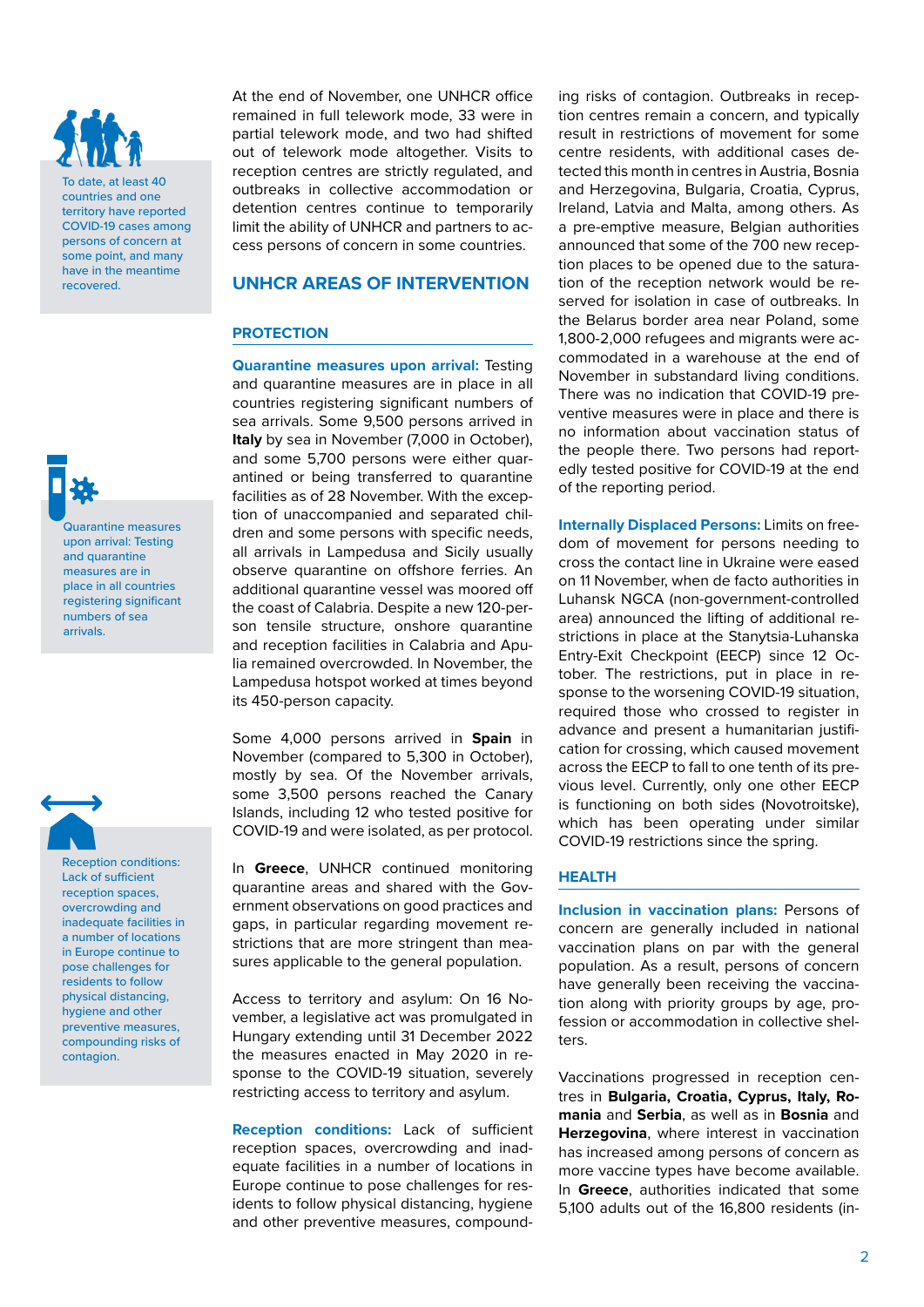cluding children) of emergency support accommodations had been vaccinated so far by the end of November. Two new government decisions this month facilitate access to vaccination and to the digital vaccination certificate for undocumented refugees and asylum-seekers. UNHCR estimates that many recently arrived asylum-seekers as well as many residents of registration and identification centres remain unvaccinated. Vaccination of persons of concern in private accommodations and centres reportedly continued in **Armenia,** the northern part of **Cyprus**, and **Montenegro**. In the **Russian Federation**, partners continue facilitating vaccination through the programme offered by the Russian Red Cross Society.

In November, UNHCR initiated a survey on COVID-19 vaccination among refugees and asylum-seekers in Azerbaijan, revealing that of the 700 surveyed so far, 85 per cent had been inoculated through the national vaccination programme, while a similar survey in Turkey showed that 72 per cent of refugee respondents had been vaccinated with at least one dose, consistent with the trend among the general population.

**Advocacy** and support for inclusion of all persons of concern in vaccination plans and roll-out continue, where these are not equally applied to all population groups, for example in **Ukraine**, where undocumented persons cannot access vaccination, except in Luhansk oblast GCA (government-controlled area) and only if they have a birth certificate. UNHCR in **Italy** is advocating with the Ministry of Interior to ensure early vaccination of persons of concern in quarantine facilities, as some local health authorities, for example in Crotone, have decided not to vaccinate persons of concern in light of their limited stay in quarantine upon arrival and high mobility. Asylum-seekers in **North Macedonia** have previously faced obstacles in accessing vaccination but, in a positive development, following joint efforts by UNHCR and reception centre management, a systemic solution was found in November, and seven asylum-seekers were able to get vaccinated this month.

## **COMMUNICATION WITH COMMUNITIES**

Communication with communities of concern continued on vaccination campaigns across the region, making use of different channels, in line with the needs and preferences of communities of concern. UNHCR and partners have delivered information and awareness sessions in collective accommodation facilities on COVID-19 preventive measures and vaccination, for example in Armenia, Bulgaria and Romania, where UNHCR also responded to numerous inquiries through its hotline on COVID-19-related topics, including travel information, restrictions for unvaccinated people and access to vaccines.

#### **CASH-BASED AND IN-KIND ASSISTANCE**

Where needed, UNHCR continues delivering COVID-19-related cash and in-kind support to persons of concern or authorities working with them. In Turkey, UNHCR's new round of COVID-19 cash assistance started on 16 November, targeting 85,000 vulnerable refugee and asylum-seeking households. By 28 November, 31,804 households had collected their cash cards from the service provider. This month, UNHCR in Ukraine distributed COVID-19 cash assistance to 61 vulnerable IDPs and reimbursed the costs of COVID-19 medical treatment of seven refugees and asylum-seekers. In North Macedonia, two asylum-seekers received one-time cash assistance as part of the COVID-19 project under the EU Instrument contributing to Stability and Peace (50 since mid-February).

In Greece, UNHCR delivered 80,623 core relief items and PPE this month to authorities supporting persons of concern on the islands and mainland, as well as 79,486 personal hygiene items the emergency shelter programme partners to help refugees and asylum-seekers meet their basic needs. UNHCR in Serbia delivered 6,000 masks, 1,000 personal hand sanitizer bottles, 60 litres of hand sanitizer and 60 litres of ethanol disinfectant to government social workers/outreach officers working with unaccompanied and separated children, as well as 20,000 masks for Roma Associations for their COVID-19 immunization campaign in informal Roma settlements. UNHCR in Georgia provided logistical support for a visit of WHO experts and delivery medical supplies to Abkhazia.

In response to new COVID-19 lockdowns in the Russian Federation, UNHCR purchased smartphones for 17 vulnerable families to ensure their children's access to online classes. Similar connectivity assistance is planned for the recipients of the Albert Einstein German Academic Refugee Initiative (DAFI) scholarship as well as for vulnerable adults to be able to work remotely.

#### **WORKING IN PARTNERSHIP**

UNHCR supports governments' efforts to respond to the COVID-19 pandemic through coordination mechanisms and by working with WHO and other partners. In addition, UNHCR co-chairs with UNDP and IOM the Issue-Based Coalition on Large Movements of People, Displacement and Resilience, steering collective advocacy efforts on COVID-19-related issues affecting persons of concern.

## **FINANCIAL INFORMATION**

For 2021, USD 469 million of UNHCR's COVID-19-related needs has been mainstreamed into its Global Appeal and USD 455 million are supplementary needs bringing the total COVID-19-related requirements in 2021 to USD 924 million. The supplementary COVID-19 response focuses on exceptional socioeconomic and protection impacts related to COVID-19 as millions of refugees, internally displaced and stateless people fall into conditions of extreme hardship.

The UNHCR Regional Bureau for Europe is grateful to donors who have provided generous and timely support for the Coronavirus Emergency Situation response globally, and in Europe in particular, including for non-COVID-19-related interventions, which are critical to ensure business continuity.